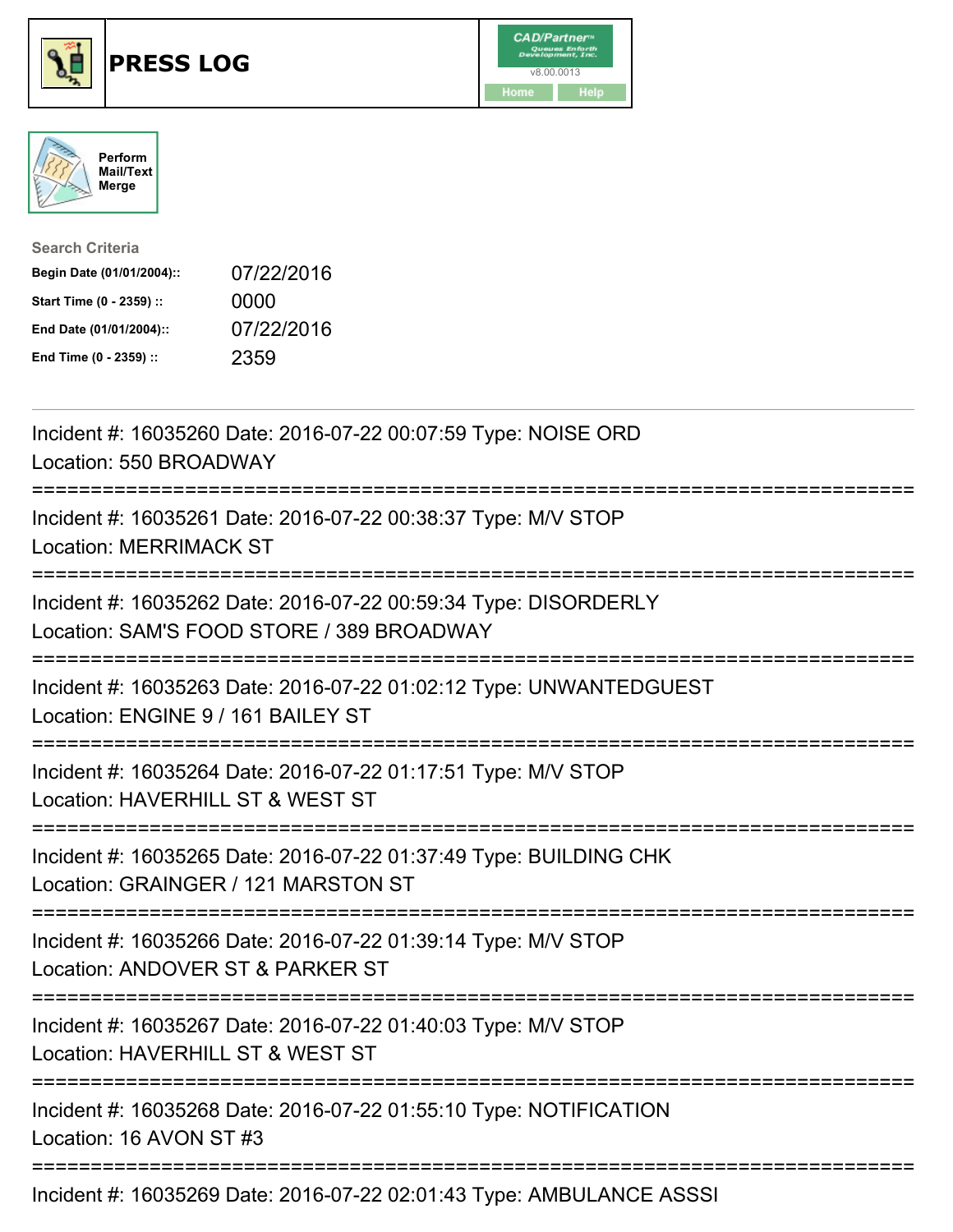Location: BROADWAY & TREMONT ST =========================================================================== Incident #: 16035270 Date: 2016-07-22 02:41:39 Type: BUILDING CHK Location: HAFFNERS GAS STATION / 194 S BROADWAY =========================================================================== Incident #: 16035271 Date: 2016-07-22 02:42:15 Type: BUILDING CHK Location: BOAT RAMP / null =========================================================================== Incident #: 16035272 Date: 2016-07-22 03:01:38 Type: BUILDING CHK Location: MELINDA RESTAURANT / 271 BROADWAY =========================================================================== Incident #: 16035273 Date: 2016-07-22 03:10:36 Type: BUILDING CHK Location: MCCANN'S LIQUORS / 253 S UNION ST ========================= Incident #: 16035274 Date: 2016-07-22 03:17:17 Type: BUILDING CHK Location: BELLA NAIL & SPA / 280 MERRIMACK ST =========================================================================== Incident #: 16035275 Date: 2016-07-22 03:19:46 Type: M/V STOP Location: PARKER ST & SPRINGFIELD ST =========================================================================== Incident #: 16035276 Date: 2016-07-22 03:24:50 Type: BUILDING CHK Location: MULTISERVICE / 105 JACKSON ST =========================================================================== Incident #: 16035277 Date: 2016-07-22 03:27:52 Type: M/V STOP Location: FRANKLIN ST & LOWELL ST =========================================================================== Incident #: 16035278 Date: 2016-07-22 03:37:07 Type: BUILDING CHK Location: 599 CANAL ST =========================================================================== Incident #: 16035279 Date: 2016-07-22 03:42:55 Type: BUILDING CHK Location: 399 CANAL ST =========================================================================== Incident #: 16035280 Date: 2016-07-22 05:00:21 Type: ALARMS Location: ESTRELLA LAW OFFICES / 300 ESSEX ST FL 2 =========================================================================== Incident #: 16035282 Date: 2016-07-22 06:30:58 Type: GENERAL SERV Location: 8 LOGAN ST =========================================================================== Incident #: 16035281 Date: 2016-07-22 06:31:44 Type: MAN DOWN Location: ORIELLY AUTO PARTS / 90 WINTHROP AV =========================================================================== Incident #: 16035283 Date: 2016-07-22 06:46:46 Type: DEATH SUDDEN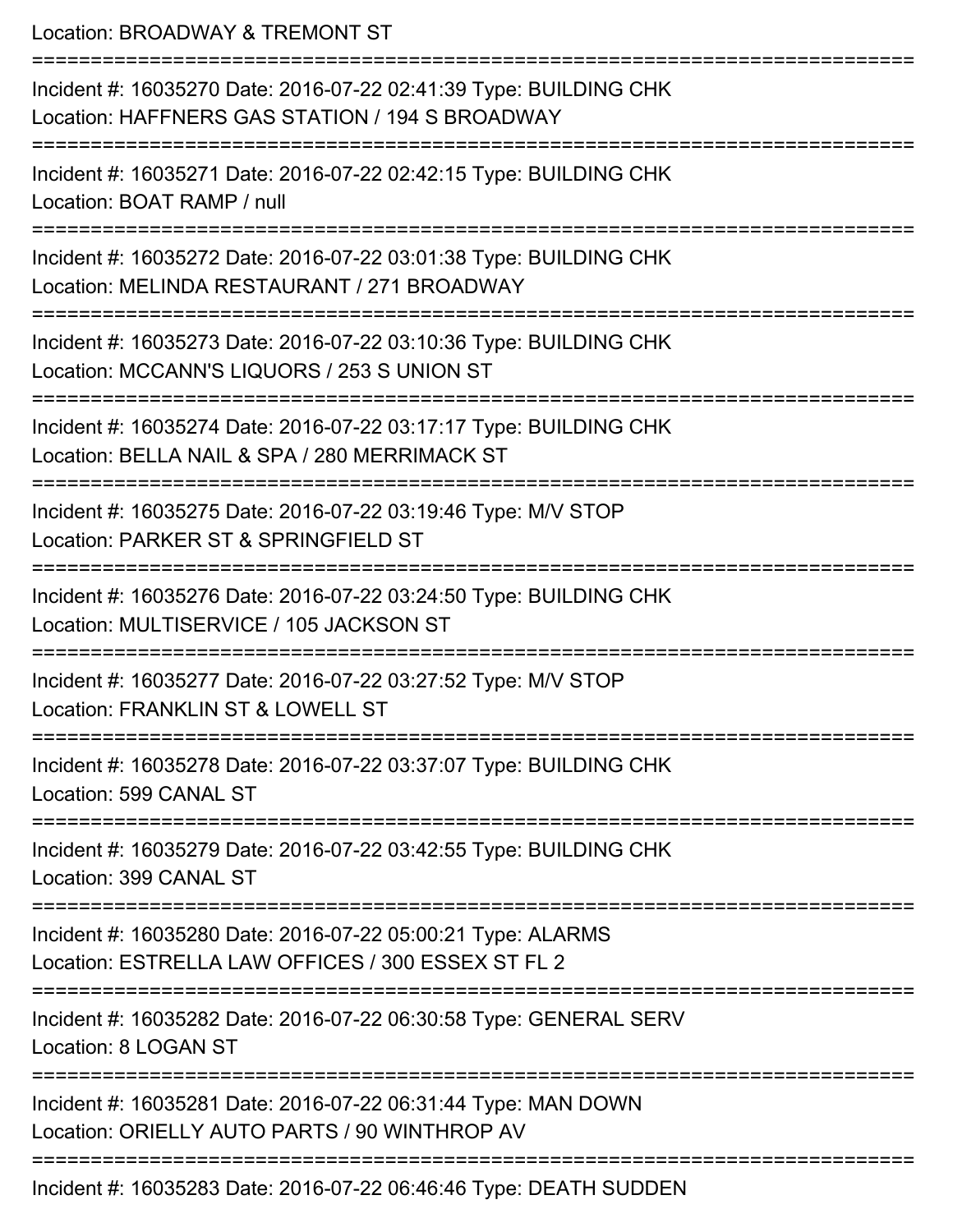| Incident #: 16035284 Date: 2016-07-22 07:01:12 Type: PARK & WALK<br>Location: BROADWAY & HAVERHILL ST                  |
|------------------------------------------------------------------------------------------------------------------------|
| Incident #: 16035285 Date: 2016-07-22 07:10:54 Type: M/V STOP<br>Location: ANDOVER ST & S BROADWAY                     |
| Incident #: 16035286 Date: 2016-07-22 07:13:54 Type: M/V STOP<br>Location: MERRIMACK ST & S BROADWAY                   |
| Incident #: 16035287 Date: 2016-07-22 07:20:39 Type: M/V STOP<br>Location: HAMPSHIRE ST & TREMONT ST                   |
| Incident #: 16035288 Date: 2016-07-22 07:24:24 Type: M/V STOP<br>Location: HAVERHILL ST & WEST ST                      |
| Incident #: 16035289 Date: 2016-07-22 07:26:38 Type: SUS PERS/MV<br>Location: LOWELL ST & WINTER ST                    |
| Incident #: 16035290 Date: 2016-07-22 07:30:32 Type: M/V STOP<br>Location: PROSPECT ST & SUMMIT AV                     |
| Incident #: 16035291 Date: 2016-07-22 08:01:37 Type: MAN DOWN<br>Location: BURGER KING / 187 BROADWAY                  |
| Incident #: 16035292 Date: 2016-07-22 08:13:50 Type: LARCENY/PAST<br>Location: 20 BUSWELL ST                           |
| Incident #: 16035293 Date: 2016-07-22 08:23:21 Type: ANIMAL COMPL<br>Location: 18 HAMLET ST                            |
| Incident #: 16035294 Date: 2016-07-22 08:43:54 Type: A&B PAST<br>Location: 222 ESSEX ST                                |
| Incident #: 16035295 Date: 2016-07-22 08:48:27 Type: GENERAL SERV<br>Location: UTILITY POLE / EMBANKMENT RD & WATER ST |
| Incident #: 16035296 Date: 2016-07-22 08:49:10 Type: SUS PERS/MV<br>Location: FOSTER ST & SALEM ST                     |
| Incident #: 16035297 Date: 2016-07-22 09:09:39 Type: AUTO ACC/NO PI                                                    |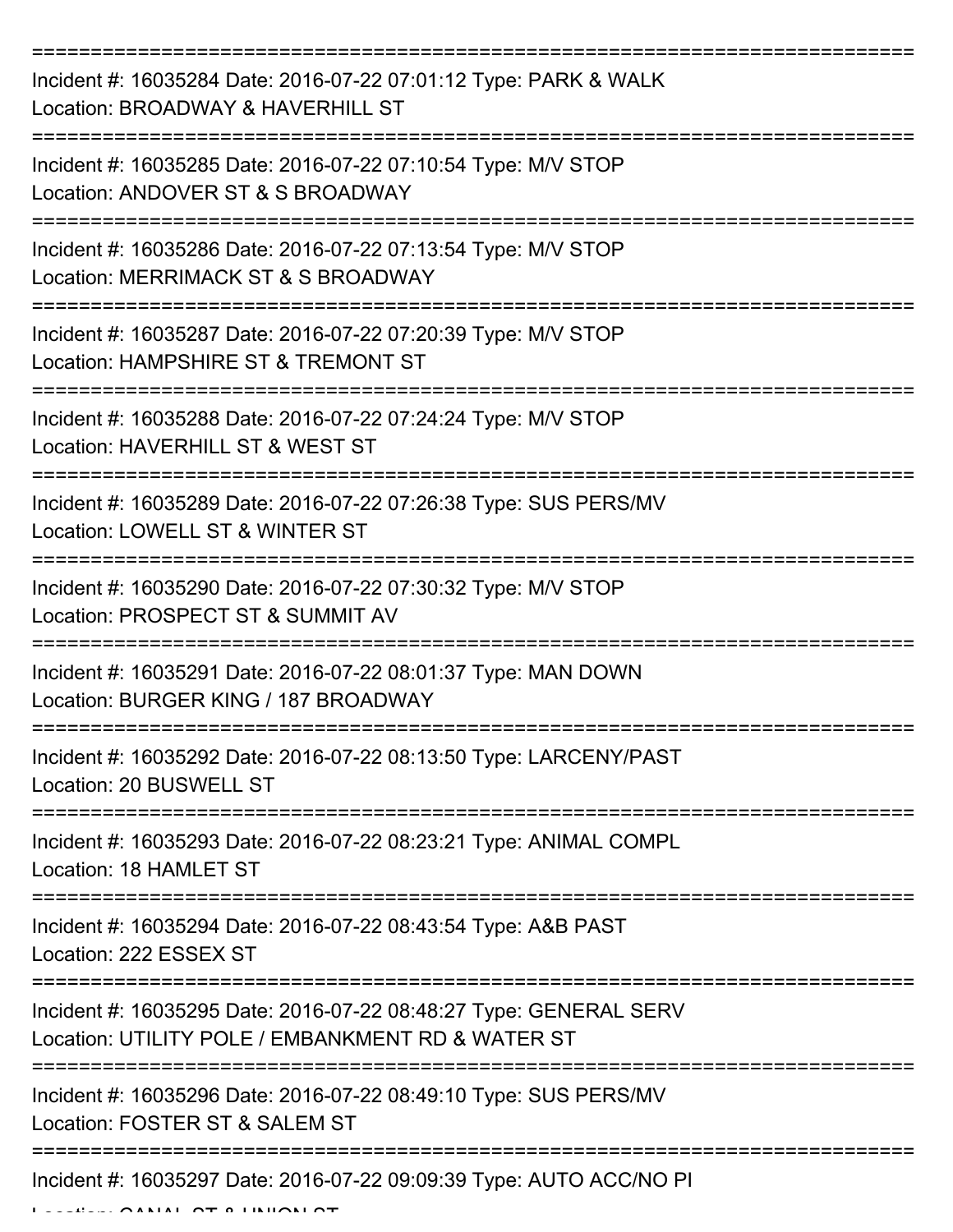| Incident #: 16035298 Date: 2016-07-22 09:31:35 Type: COURT DOC SERVE<br>Location: 1 TREMONT ST #8     |
|-------------------------------------------------------------------------------------------------------|
| Incident #: 16035299 Date: 2016-07-22 09:39:49 Type: MAL DAMAGE<br>Location: 42 ROWE ST               |
| Incident #: 16035300 Date: 2016-07-22 09:42:17 Type: DRUG OVERDOSE<br>Location: ERVING AV & WALNUT ST |
| Incident #: 16035301 Date: 2016-07-22 09:47:27 Type: ANIMAL COMPL<br>Location: 175 BAILEY ST          |
| Incident #: 16035302 Date: 2016-07-22 09:49:47 Type: RECOV/STOL/MV<br>Location: CHESTER ST & STATE ST |
| Incident #: 16035303 Date: 2016-07-22 09:55:17 Type: B&E/PAST<br>Location: LA CABA / 22 UNION ST      |
| Incident #: 16035304 Date: 2016-07-22 10:08:05 Type: THREATS<br>Location: 37 BELMONT ST FL 2ND        |
| Incident #: 16035305 Date: 2016-07-22 10:18:11 Type: ABAND MV<br>Location: 12 FALMOUTH ST             |
| Incident #: 16035306 Date: 2016-07-22 10:20:26 Type: M/V STOP<br>Location: BROADWAY & LOWELL ST       |
| Incident #: 16035307 Date: 2016-07-22 10:23:34 Type: WARRANT SERVE<br>Location: 90 LOWELL ST          |
| Incident #: 16035310 Date: 2016-07-22 10:25:12 Type: B&E/MV/PAST<br>Location: 53 BUSWELL ST           |
| Incident #: 16035308 Date: 2016-07-22 10:26:03 Type: VIO CITY ORD<br>Location: LORING ST & SALEM ST   |
| Incident #: 16035309 Date: 2016-07-22 10:30:03 Type: INVEST CONT<br>Location: 155 LAWRENCE ST         |
| Incident #: 16035311 Date: 2016-07-22 10:37:45 Type: SUS PERS/MV                                      |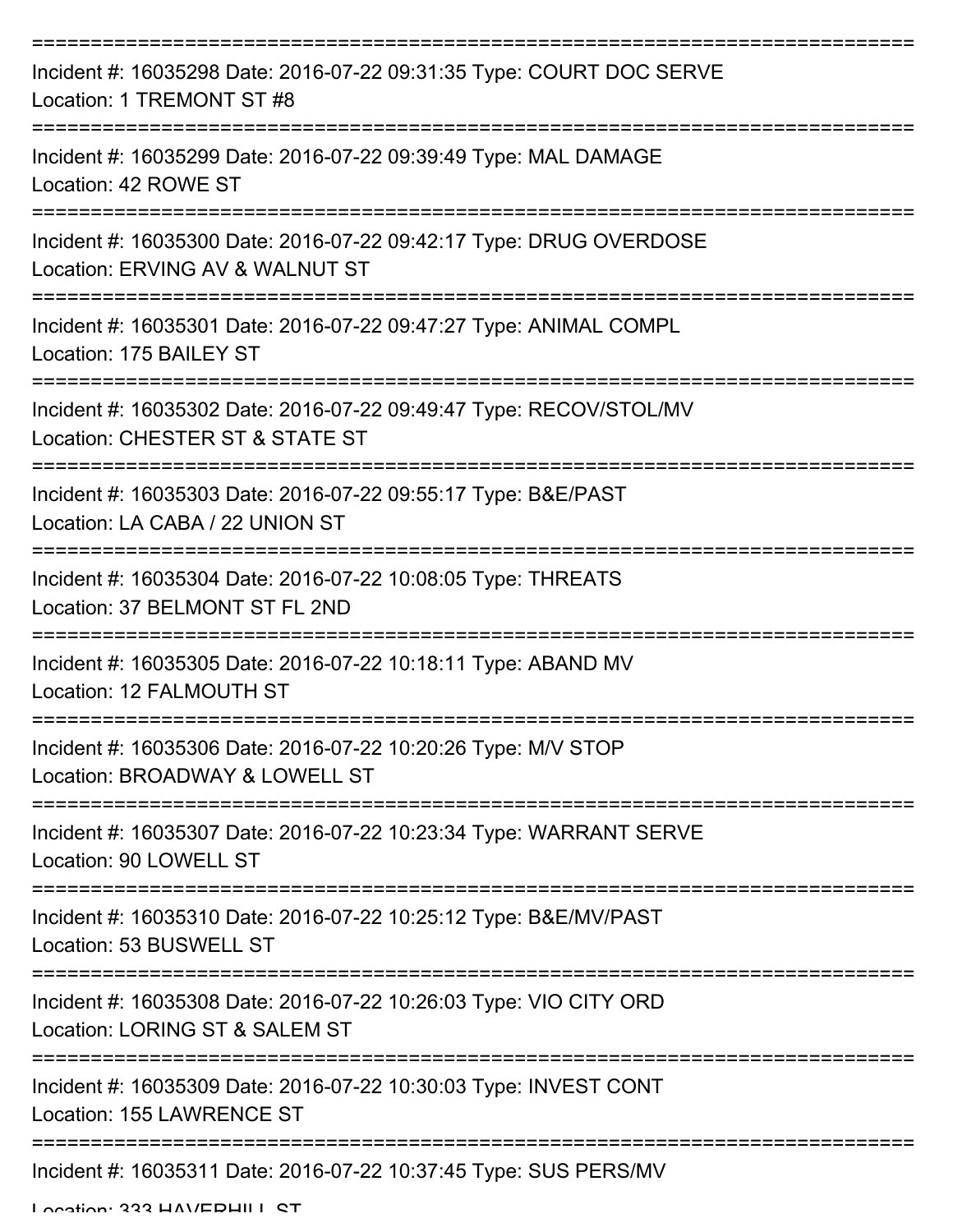| Incident #: 16035312 Date: 2016-07-22 10:40:05 Type: M/V STOP<br><b>Location: 11 LAWRENCE ST</b>            |
|-------------------------------------------------------------------------------------------------------------|
| Incident #: 16035313 Date: 2016-07-22 10:45:45 Type: M/V STOP<br>Location: 566 ANDOVER ST                   |
| Incident #: 16035315 Date: 2016-07-22 10:53:45 Type: STOL/MV/PAS<br>Location: 34 PARKER ST                  |
| Incident #: 16035314 Date: 2016-07-22 10:55:05 Type: AUTO ACC/NO PI<br>Location: 408 BROADWAY               |
| Incident #: 16035316 Date: 2016-07-22 10:56:22 Type: DOMESTIC/PROG<br>Location: 4 FERRY ST                  |
| Incident #: 16035317 Date: 2016-07-22 11:01:20 Type: CK WELL BEING<br>Location: 164 MYRTLE ST FL 1          |
| Incident #: 16035318 Date: 2016-07-22 11:41:32 Type: M/V STOP<br>Location: 84 JACKSON ST                    |
| Incident #: 16035319 Date: 2016-07-22 11:42:54 Type: MEDIC SUPPORT<br>Location: 99 AMESBURY ST              |
| Incident #: 16035320 Date: 2016-07-22 11:53:48 Type: M/V STOP<br>Location: LAWRENCE ST & PARK ST            |
| Incident #: 16035321 Date: 2016-07-22 12:06:05 Type: ALARM/BURG<br>Location: 47 BERESFORD ST                |
| Incident #: 16035322 Date: 2016-07-22 12:28:28 Type: B&E/PAST<br>Location: 24 SHERIDAN ST                   |
| Incident #: 16035323 Date: 2016-07-22 12:35:47 Type: ALARM/BURG<br>Location: 15 BUSWELL ST                  |
| Incident #: 16035324 Date: 2016-07-22 12:43:46 Type: ALARM/BURG<br>Location: 21 BELMONT ST FL 2             |
| Incident #: 16035325 Date: 2016-07-22 12:47:16 Type: SUS PERS/MV<br>Location: SANTANDER BANK / 555 BROADWAY |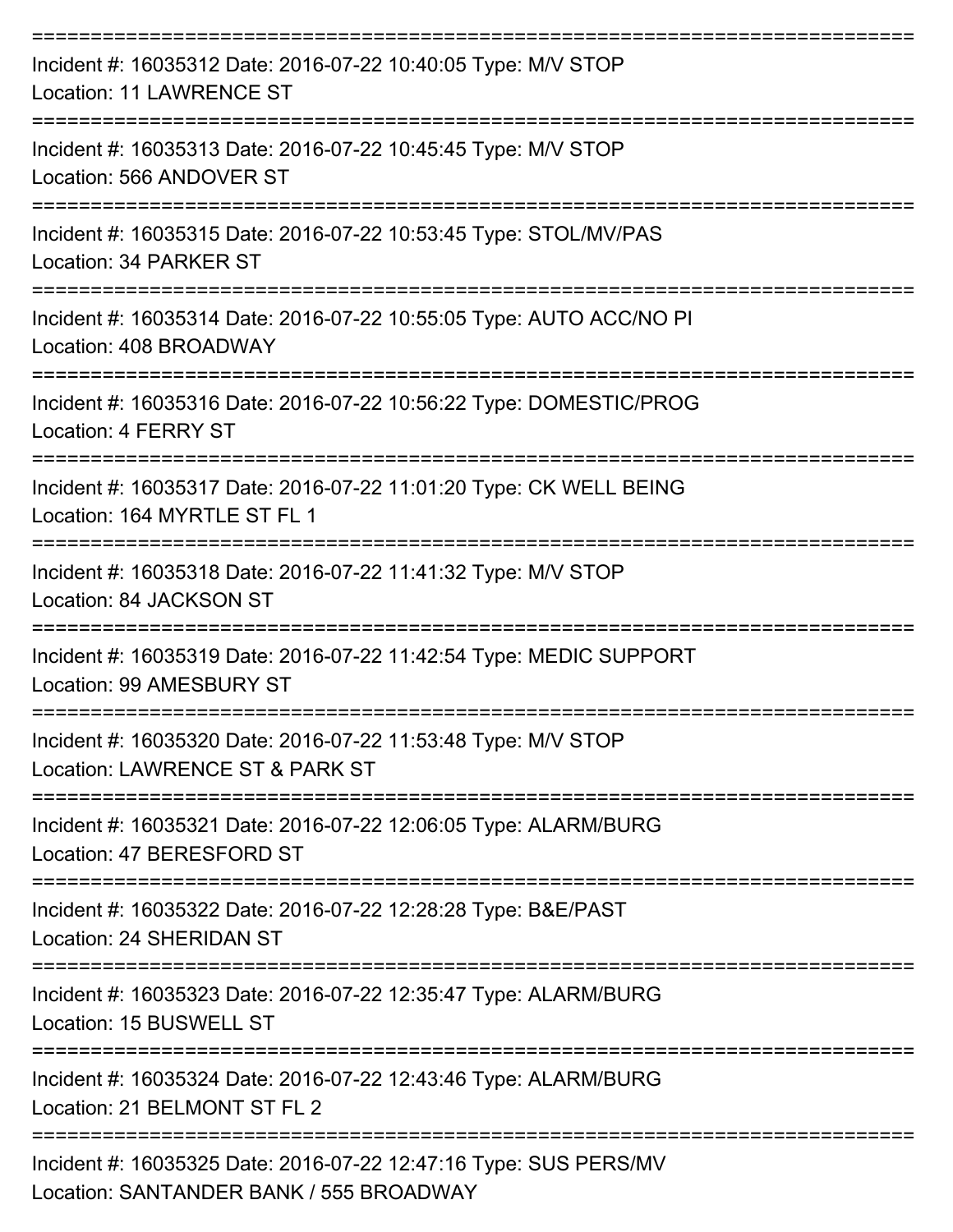| Incident #: 16035326 Date: 2016-07-22 12:56:07 Type: AUTO ACC/NO PI<br>Location: HAVERHILL ST & WEST ST                                                           |
|-------------------------------------------------------------------------------------------------------------------------------------------------------------------|
| Incident #: 16035327 Date: 2016-07-22 13:05:59 Type: M/V STOP<br>Location: LAWRENCE ST & TRENTON ST                                                               |
| Incident #: 16035328 Date: 2016-07-22 13:08:48 Type: SUS PERS/MV<br>Location: 530 BROADWAY                                                                        |
| Incident #: 16035329 Date: 2016-07-22 13:14:09 Type: LARCENY/PAST<br>Location: 700 ESSEX ST                                                                       |
| Incident #: 16035330 Date: 2016-07-22 13:31:22 Type: DOMESTIC/PAST<br>Location: 90 LOWELL ST<br>.====================================<br>------------------------ |
| Incident #: 16035331 Date: 2016-07-22 13:50:52 Type: DISTURBANCE<br>Location: 30 TEXAS AV                                                                         |
| Incident #: 16035333 Date: 2016-07-22 13:57:01 Type: MEDIC SUPPORT<br>Location: 198 ESSEX ST                                                                      |
| Incident #: 16035332 Date: 2016-07-22 13:57:04 Type: DISTURBANCE<br>Location: 92 BEACON ST                                                                        |
| Incident #: 16035334 Date: 2016-07-22 14:09:25 Type: GENERAL SERV<br>Location: 4 MAPLE ST                                                                         |
| Incident #: 16035335 Date: 2016-07-22 14:31:33 Type: THREATS<br>Location: 113 BERKELEY ST FL 2ND                                                                  |
| Incident #: 16035336 Date: 2016-07-22 14:32:57 Type: AUTO ACC/PI<br>Location: CENTRE ST & HAMPSHIRE ST                                                            |
| Incident #: 16035337 Date: 2016-07-22 14:36:28 Type: ALARM/BURG<br>Location: AMES ST & PROVIDENCE ST                                                              |
| Incident #: 16035340 Date: 2016-07-22 14:41:53 Type: LOST PROPERTY<br>Location: 139 PARK ST                                                                       |
| Incident #: 16035338 Date: 2016-07-22 14:42:10 Type: M/V STOP<br>Location: BOWDOIN ST & DAVIS ST                                                                  |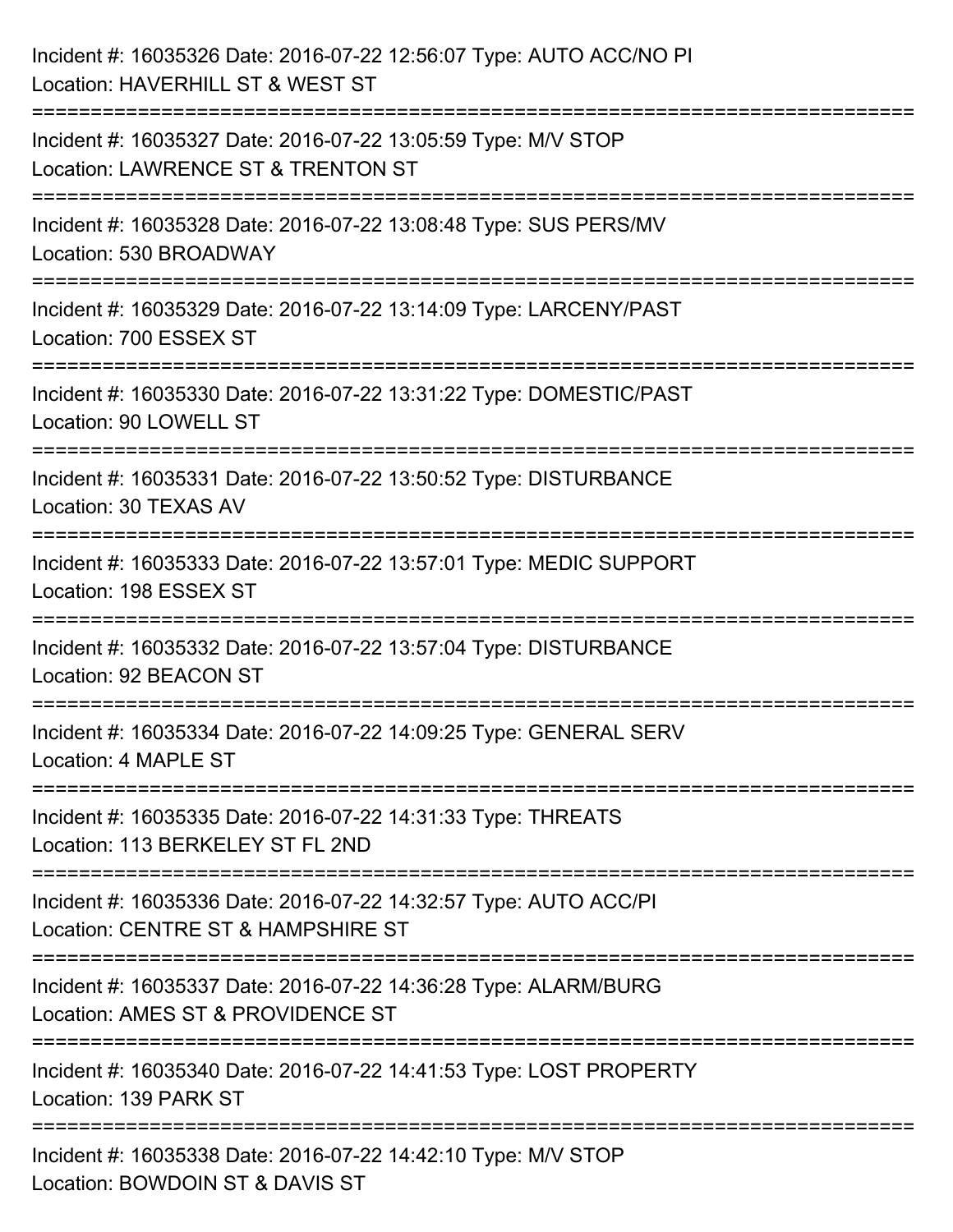| Incident #: 16035339 Date: 2016-07-22 14:43:37 Type: UNWANTEDGUEST<br>Location: PROGRESS REALTY / 281 BROADWAY                               |
|----------------------------------------------------------------------------------------------------------------------------------------------|
| Incident #: 16035341 Date: 2016-07-22 14:48:46 Type: LOUD NOISE<br>Location: 19 PARK ST                                                      |
| Incident #: 16035342 Date: 2016-07-22 14:58:56 Type: ALARM/BURG<br>Location: 117 WILLOW ST FL 1ST                                            |
| Incident #: 16035343 Date: 2016-07-22 15:01:25 Type: BUILDING CHK<br>Location: 227 HIGH ST                                                   |
| Incident #: 16035344 Date: 2016-07-22 15:02:02 Type: FRAUD<br>Location: TD BANK / 305 S BROADWAY<br>-----------------------                  |
| Incident #: 16035345 Date: 2016-07-22 15:05:26 Type: ALARM/BURG<br>Location: DUDA, JOHN + SON'S / 19 BENNETT ST                              |
| Incident #: 16035346 Date: 2016-07-22 15:11:40 Type: CK WELL BEING<br>Location: 112 THOREAU WAY #812                                         |
| Incident #: 16035347 Date: 2016-07-22 15:14:19 Type: NEIGHBOR PROB<br>Location: 129 WATER ST FL 1ST                                          |
| Incident #: 16035348 Date: 2016-07-22 15:14:40 Type: LARCENY/PAST<br>Location: 354 MERRIMACK ST                                              |
| Incident #: 16035349 Date: 2016-07-22 15:30:28 Type: DRUG OVERDOSE<br>Location: 9 PROSPECT CT #BASEMENT                                      |
| Incident #: 16035350 Date: 2016-07-22 15:45:13 Type: 209A/SERVE<br>Location: 68 WATER ST #3                                                  |
| Incident #: 16035351 Date: 2016-07-22 15:54:42 Type: COURT DOC SERVE<br>Location: 275 ANDOVER ST #5<br>===================================== |
| Incident #: 16035352 Date: 2016-07-22 15:54:50 Type: MAL DAMAGE<br>Location: 22 BELMONT ST                                                   |
| Incident #: 16035353 Date: 2016-07-22 15:58:11 Type: NEIGHBOR PROB<br>Location: 2 PLISCH WY                                                  |

===========================================================================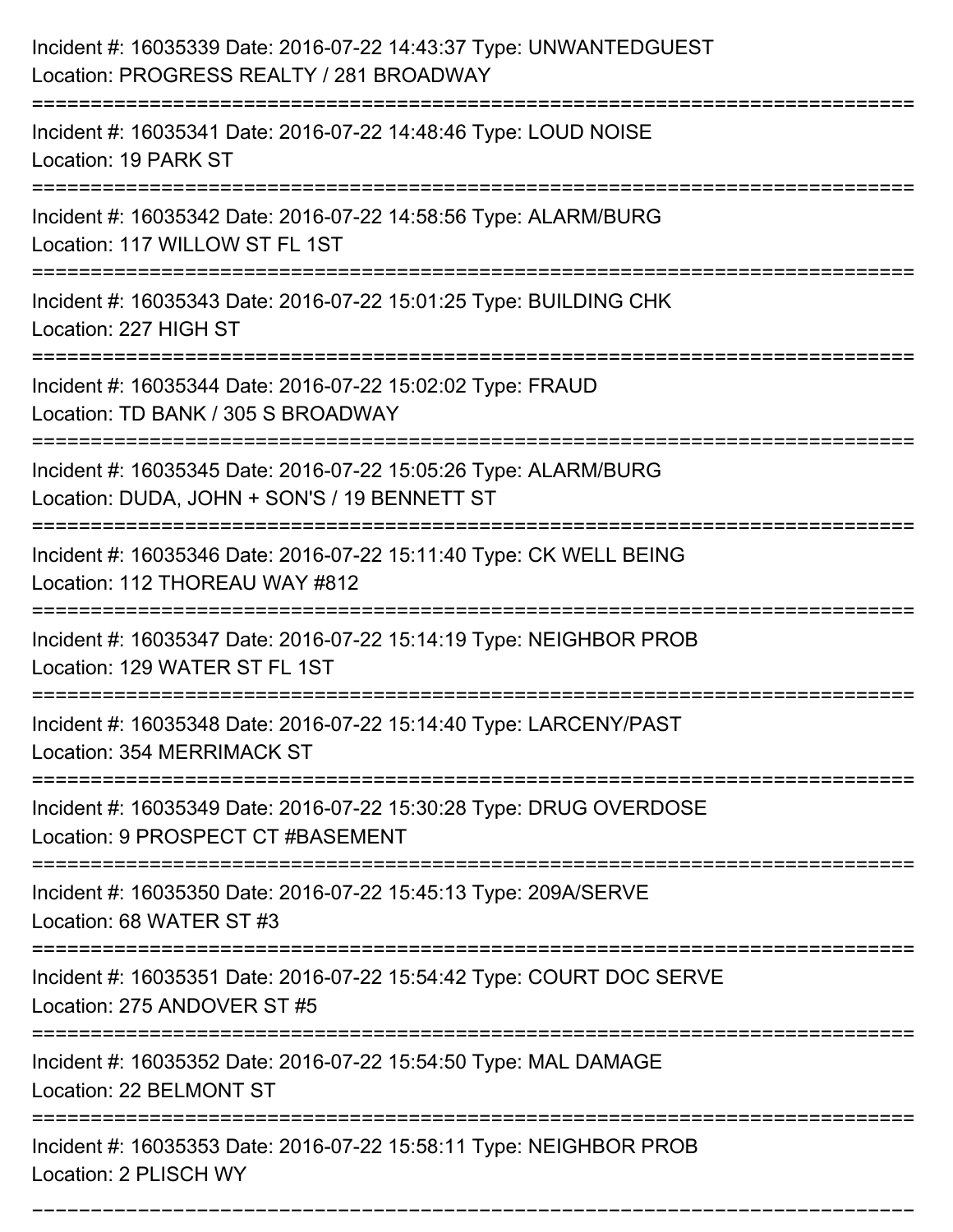| Incident #: 16035354 Date: 2016-07-22 16:02:42 Type: NOISE ORD<br><b>Location: FERGUSON ST</b>                                          |
|-----------------------------------------------------------------------------------------------------------------------------------------|
| Incident #: 16035355 Date: 2016-07-22 16:08:31 Type: HARASSMENT<br>Location: 379 HAVERHILL ST                                           |
| Incident #: 16035356 Date: 2016-07-22 16:10:14 Type: ALARM/BURG<br>Location: 15 UNION ST FL 3                                           |
| Incident #: 16035357 Date: 2016-07-22 16:44:40 Type: NOISE ORD<br>Location: HAFFNERS CAR WASH / 330 S BROADWAY<br>:==================== |
| Incident #: 16035358 Date: 2016-07-22 16:51:50 Type: ALARM/BURG<br>Location: 7 WOODLAND ST<br>:==============================           |
| Incident #: 16035359 Date: 2016-07-22 16:52:25 Type: CK WELL BEING<br>Location: AUBURN ST & HAMPSHIRE ST                                |
| Incident #: 16035360 Date: 2016-07-22 17:04:28 Type: CK WELL BEING<br>Location: 342 S BROADWAY                                          |
| Incident #: 16035361 Date: 2016-07-22 17:05:27 Type: ASSIST FIRE<br>Location: 3 WOODLAND ST                                             |
| Incident #: 16035362 Date: 2016-07-22 17:19:48 Type: ALARM/BURG<br>Location: 340 S BROADWAY                                             |
| Incident #: 16035363 Date: 2016-07-22 17:22:30 Type: MISSING PERS<br>Location: 185 CRAWFORD ST                                          |
| Incident #: 16035364 Date: 2016-07-22 17:29:34 Type: HIT & RUN M/V<br>Location: SUBWAY / 160 WINTHROP AV                                |
| Incident #: 16035365 Date: 2016-07-22 17:38:06 Type: RECOV/STOL/MV<br>Location: 220 PHILLIPS ST                                         |
| Incident #: 16035366 Date: 2016-07-22 17:48:15 Type: MAL DAMAGE<br>Location: 167 FERRY ST FL 1                                          |
| Incident #: 16035367 Date: 2016-07-22 17:52:16 Type: M/V STOP<br>Location: FRANKLIN ST & METHUEN ST                                     |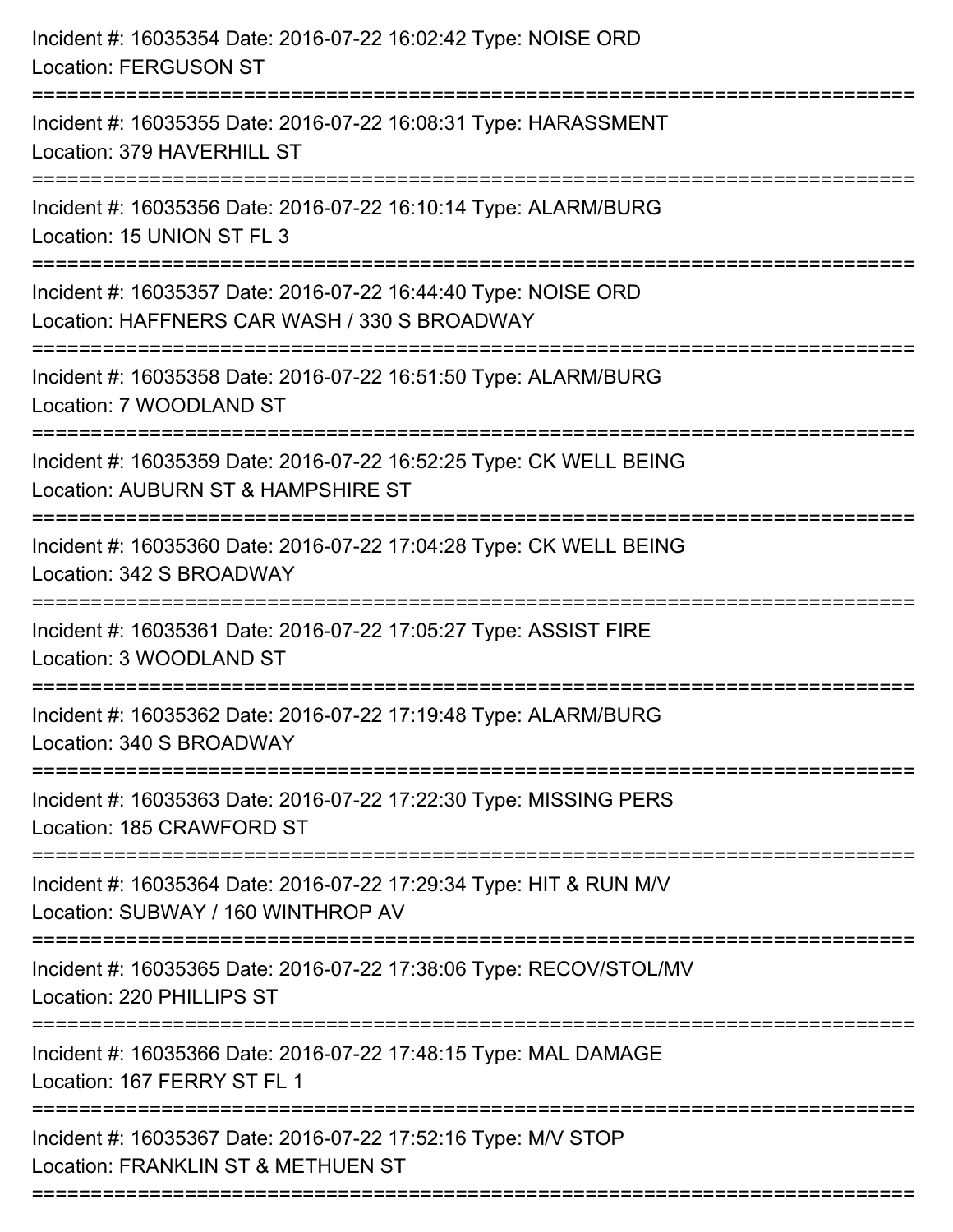Location: 244 BROADWAY

| Incident #: 16035369 Date: 2016-07-22 17:54:16 Type: INVEST CONT<br>Location: 1 FARNHAM ST                                 |
|----------------------------------------------------------------------------------------------------------------------------|
| Incident #: 16035370 Date: 2016-07-22 18:01:23 Type: M/V STOP<br>Location: SOUTH ST                                        |
| Incident #: 16035371 Date: 2016-07-22 18:02:53 Type: M/V STOP<br>Location: MT VERNON ST & S BROADWAY                       |
| Incident #: 16035372 Date: 2016-07-22 18:03:25 Type: M/V STOP<br>Location: 1 SOUTH ST                                      |
| Incident #: 16035373 Date: 2016-07-22 18:05:45 Type: M/V STOP<br>Location: 1 SOUTH ST<br>=========================         |
| Incident #: 16035374 Date: 2016-07-22 18:06:09 Type: M/V STOP<br>Location: MT VERNON ST & S BROADWAY                       |
| Incident #: 16035375 Date: 2016-07-22 18:07:54 Type: M/V STOP<br>Location: MT VERNON ST & S BROADWAY                       |
| Incident #: 16035376 Date: 2016-07-22 18:08:40 Type: M/V STOP<br>Location: MT VERNON ST & S BROADWAY                       |
| Incident #: 16035377 Date: 2016-07-22 18:09:26 Type: M/V STOP<br>Location: 1 SOUTH ST                                      |
| ====================<br>Incident #: 16035378 Date: 2016-07-22 18:10:27 Type: M/V STOP<br>Location: LASALLE AV & S BROADWAY |
| Incident #: 16035379 Date: 2016-07-22 18:10:51 Type: ANIMAL COMPL<br>Location: 55 BELLEVUE ST                              |
| Incident #: 16035380 Date: 2016-07-22 18:13:20 Type: M/V STOP<br>Location: 1 SOUTH ST                                      |
| Incident #: 16035381 Date: 2016-07-22 18:14:14 Type: M/V STOP<br>Location: LASALLE AV & S BROADWAY                         |
|                                                                                                                            |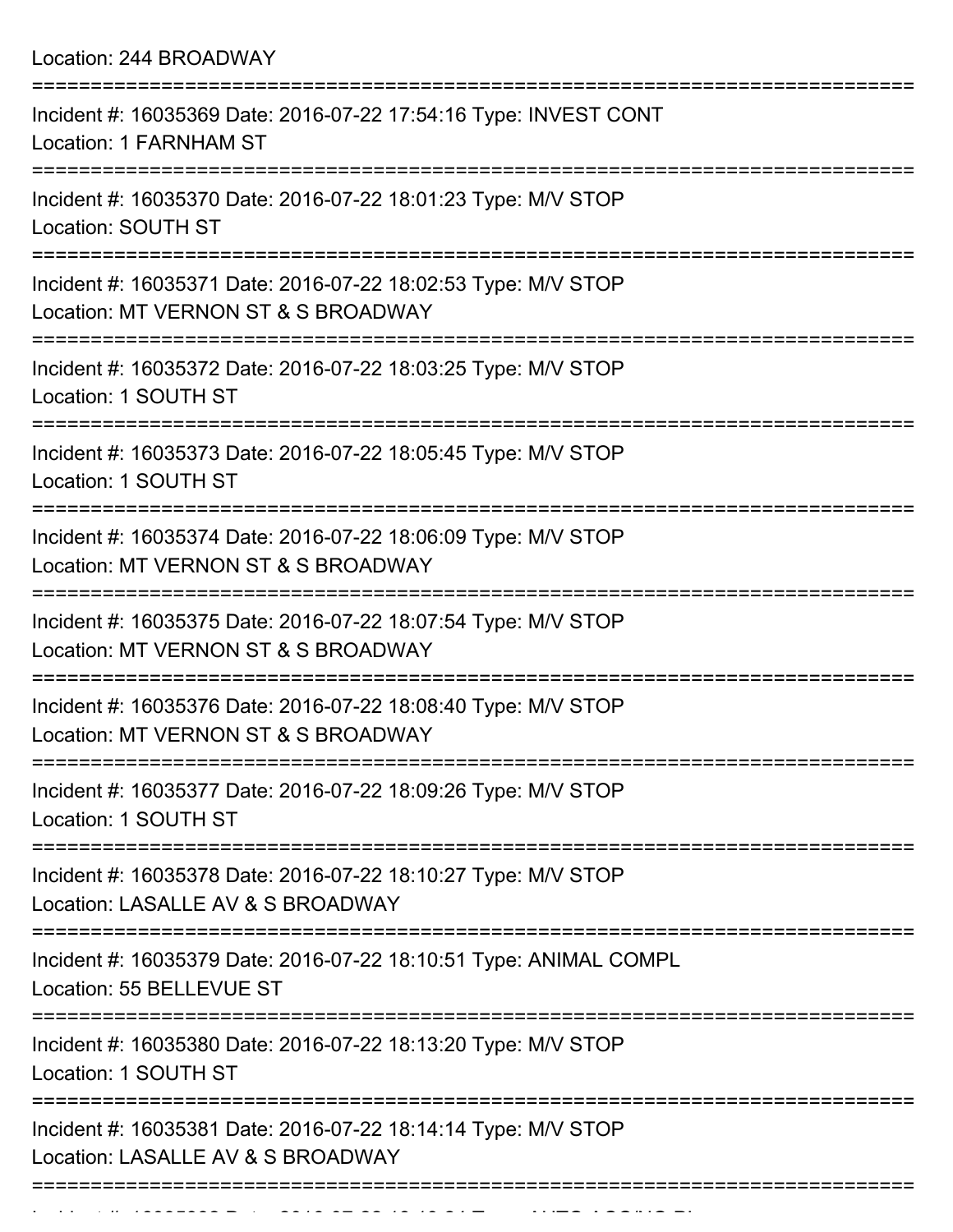| Location: 6 ESSEX ST                                                                                                          |
|-------------------------------------------------------------------------------------------------------------------------------|
| Incident #: 16035383 Date: 2016-07-22 18:20:23 Type: M/V STOP<br>Location: 1 SOUTH ST                                         |
| Incident #: 16035384 Date: 2016-07-22 18:23:25 Type: INVEST CONT<br>Location: 59 BROOK ST                                     |
| Incident #: 16035385 Date: 2016-07-22 18:27:10 Type: DISTURBANCE<br>Location: 70 EASTON ST FL 3RD                             |
| Incident #: 16035386 Date: 2016-07-22 18:32:55 Type: BUILDING CHK<br>Location: ESSEX ST & MARGIN ST<br>================       |
| Incident #: 16035387 Date: 2016-07-22 18:41:17 Type: SUS PERS/MV<br>Location: ESSEX ST & LAWRENCE ST                          |
| Incident #: 16035388 Date: 2016-07-22 18:43:10 Type: NOISE ORD<br>Location: FERGUSON ST & S BROADWAY<br>:==================== |
| Incident #: 16035389 Date: 2016-07-22 18:48:25 Type: SUS PERS/MV<br>Location: 38 HOLLY ST                                     |
| Incident #: 16035390 Date: 2016-07-22 19:15:16 Type: ALARM/BURG<br>Location: LAWRENCE STAFFING SERVICE / 65 MERRIMACK ST #1   |
| Incident #: 16035391 Date: 2016-07-22 19:20:06 Type: SHOPLIFTING<br>Location: DEMOULAS MARKET / 700 ESSEX ST                  |
| Incident #: 16035392 Date: 2016-07-22 19:21:51 Type: AUTO ACC/PI<br>Location: 44 CHESTNUT ST                                  |
| Incident #: 16035393 Date: 2016-07-22 19:24:30 Type: MAL DAMAGE<br>Location: 18 BYRON AV                                      |
| Incident #: 16035394 Date: 2016-07-22 19:27:33 Type: THREATS<br>Location: 21 E HAVERHILL ST FL 2                              |
| Incident #: 16035395 Date: 2016-07-22 19:30:58 Type: HIT & RUN M/V<br>Location: RIVERWALK MANAGEMENT / 220 MERRIMACK ST       |

===========================================================================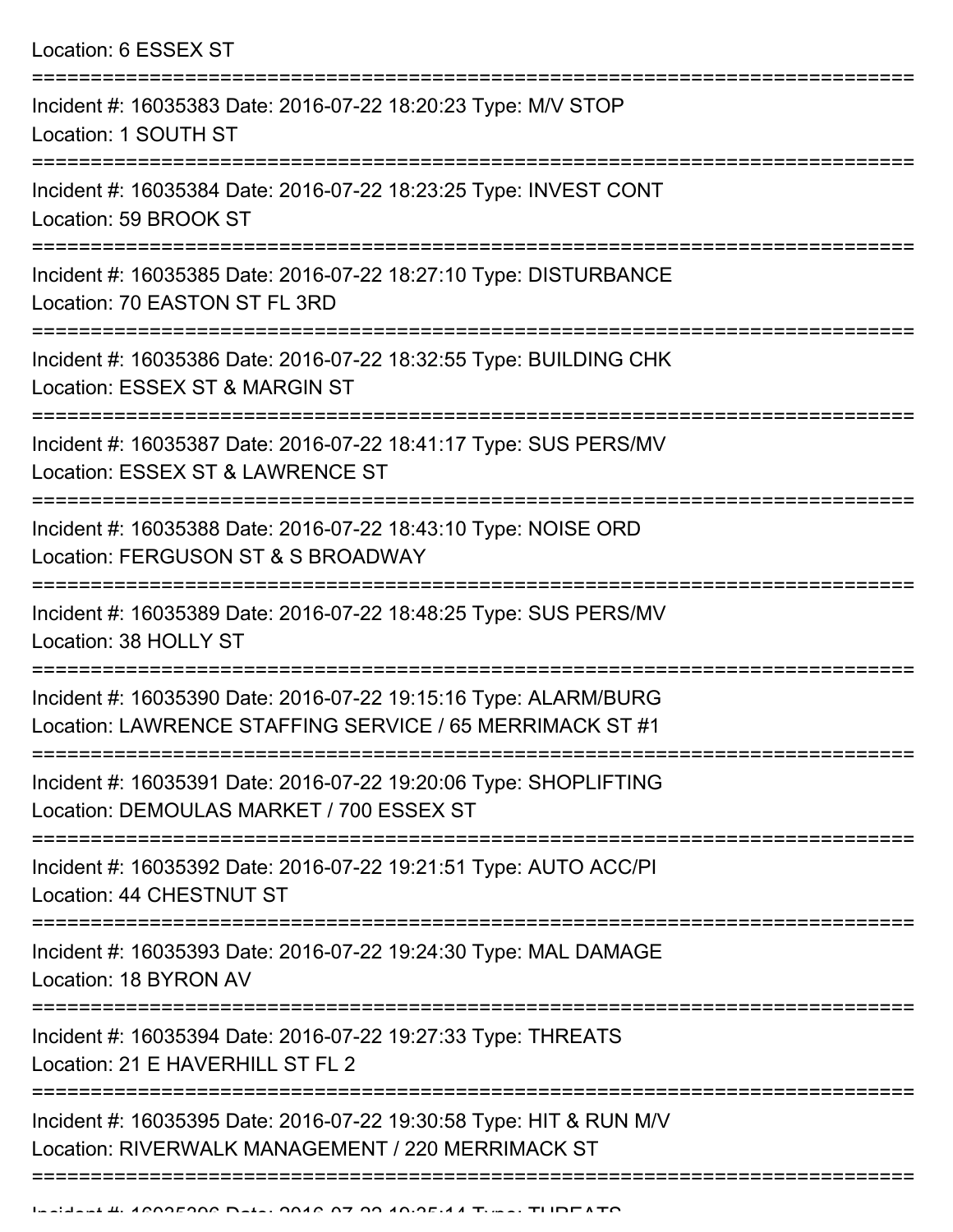| Location: 17 BYRON AV                                                                                                             |
|-----------------------------------------------------------------------------------------------------------------------------------|
| Incident #: 16035397 Date: 2016-07-22 19:48:12 Type: ASSSIT AMBULANC<br>Location: 26 SPRUCE ST FL 2                               |
| Incident #: 16035398 Date: 2016-07-22 19:54:49 Type: ALARM/BURG<br>Location: 27 FRONT ST<br>----------------------------------    |
| Incident #: 16035399 Date: 2016-07-22 19:55:22 Type: ALARM/BURG<br>Location: LAWRENCE HIGH SCHOOL / 233 HAVERHILL ST              |
| ==================================<br>Incident #: 16035400 Date: 2016-07-22 19:58:43 Type: DISTURBANCE<br>Location: 137 BAILEY ST |
| Incident #: 16035401 Date: 2016-07-22 20:05:06 Type: DISTURBANCE<br>Location: CVS / 266 BROADWAY                                  |
| Incident #: 16035402 Date: 2016-07-22 20:12:28 Type: INVEST CONT<br><b>Location: 8 TENNEY ST</b>                                  |
| Incident #: 16035403 Date: 2016-07-22 20:27:53 Type: INVEST CONT<br>Location: 68 BROOK ST                                         |
| Incident #: 16035404 Date: 2016-07-22 20:31:38 Type: AUTO ACC/NO PI<br>Location: 58 WALNUT ST FL 2                                |
| Incident #: 16035405 Date: 2016-07-22 20:46:08 Type: VIO CITY ORD<br>Location: 65-67 THORNDIKE ST                                 |
| Incident #: 16035406 Date: 2016-07-22 20:57:23 Type: NOISE ORD<br>Location: 389 HAMPSHIRE ST #BACK FL 2                           |
| Incident #: 16035407 Date: 2016-07-22 21:15:11 Type: ALARM/BURG<br>Location: LAWRENCE MASONIC LODGE / 43 JACKSON ST               |
| Incident #: 16035408 Date: 2016-07-22 21:24:54 Type: VIO CITY ORD<br>Location: 29 SHAW ST                                         |
| Incident #: 16035409 Date: 2016-07-22 21:30:03 Type: B&E/PAST<br>Location: 93 BRADFORD ST #REAR FL 1                              |
| 0.010, 07, 00, 01, 00, 00, T<br>$\overline{a}$ . I IN IN A LA NITER $\cap$ II                                                     |

Incident #: 16035410 Date: 2016-07-22 21:32:36 Type: UNWANTEDGUEST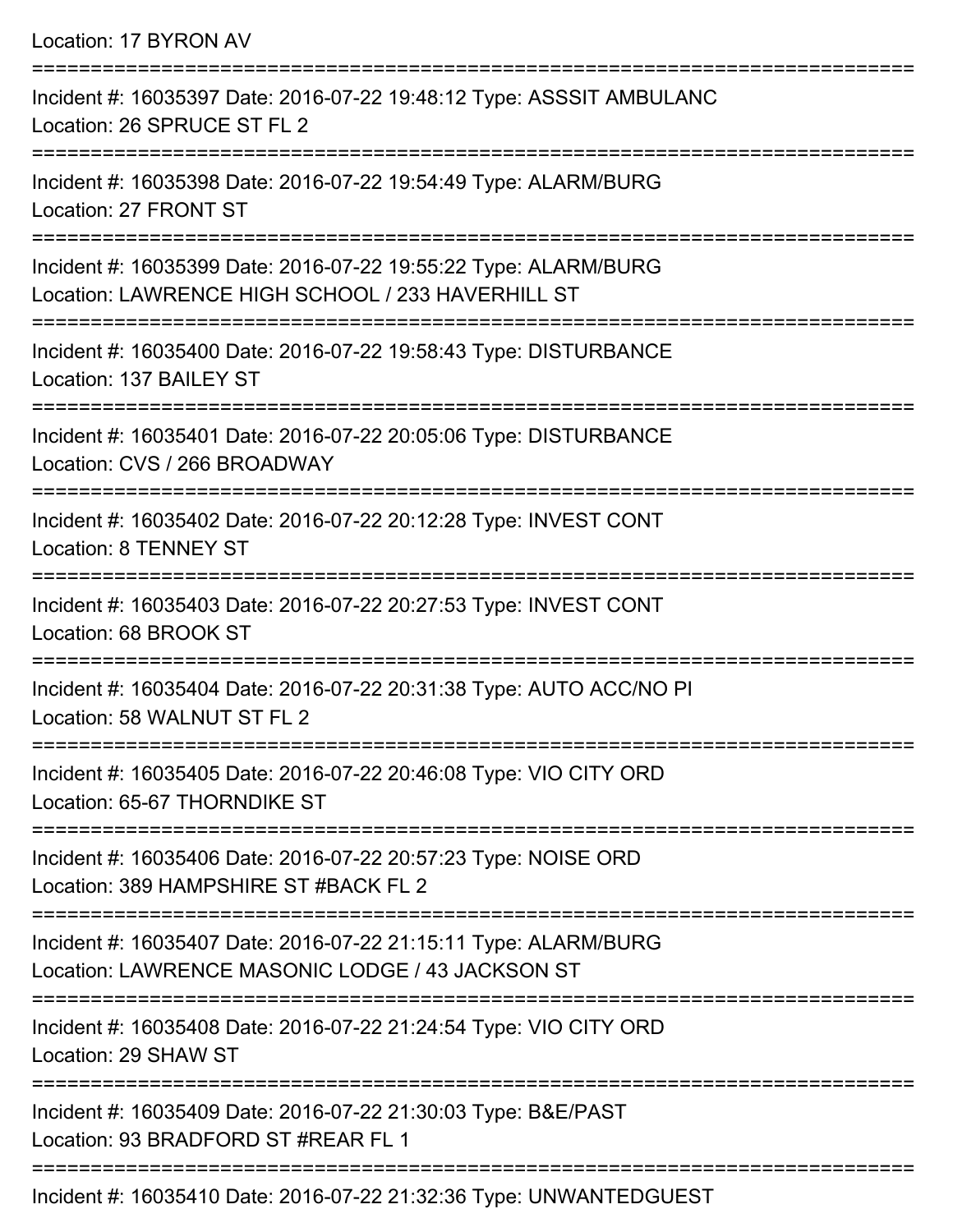| Incident #: 16035411 Date: 2016-07-22 21:42:36 Type: MEDIC SUPPORT<br>Location: VALEBROOK APT / 11 SUMMER ST<br>:=================== |
|--------------------------------------------------------------------------------------------------------------------------------------|
| Incident #: 16035412 Date: 2016-07-22 21:43:20 Type: MAN DOWN<br>Location: 620 ESSEX ST                                              |
| Incident #: 16035413 Date: 2016-07-22 21:53:16 Type: NOISE ORD<br>Location: E HAVERHILL ST & ROLLINS ST                              |
| Incident #: 16035414 Date: 2016-07-22 21:59:49 Type: FIGHT<br>Location: 134 FERRY ST                                                 |
| Incident #: 16035415 Date: 2016-07-22 22:03:49 Type: NOISE ORD<br>Location: 550 BROADWAY                                             |
| Incident #: 16035416 Date: 2016-07-22 22:05:44 Type: NOISE ORD<br>Location: 263 JACKSON ST                                           |
| Incident #: 16035417 Date: 2016-07-22 22:24:23 Type: NOISE ORD<br>Location: 263 JACKSON ST                                           |
| Incident #: 16035418 Date: 2016-07-22 22:24:55 Type: NOISE ORD<br>Location: 27 KENDRICK ST FL 2ND                                    |
| Incident #: 16035419 Date: 2016-07-22 22:35:28 Type: NOISE ORD<br>Location: 141 MAY ST FL TOP                                        |
| Incident #: 16035420 Date: 2016-07-22 22:38:00 Type: SUS PERS/MV<br>Location: 4 WILLIAM ST                                           |
| Incident #: 16035421 Date: 2016-07-22 22:41:51 Type: AUTO ACC/NO PI<br>Location: BROADWAY & ESSEX ST                                 |
| Incident #: 16035422 Date: 2016-07-22 22:43:50 Type: VIO CITY ORD<br>Location: 64 FLORAL ST                                          |
| Incident #: 16035423 Date: 2016-07-22 22:53:10 Type: M/V STOP<br>Location: ANDOVER ST & BLANCHARD ST                                 |
| Incident #: 16035424 Date: 2016-07-22 22:54:57 Type: HIT & RUN M/V                                                                   |